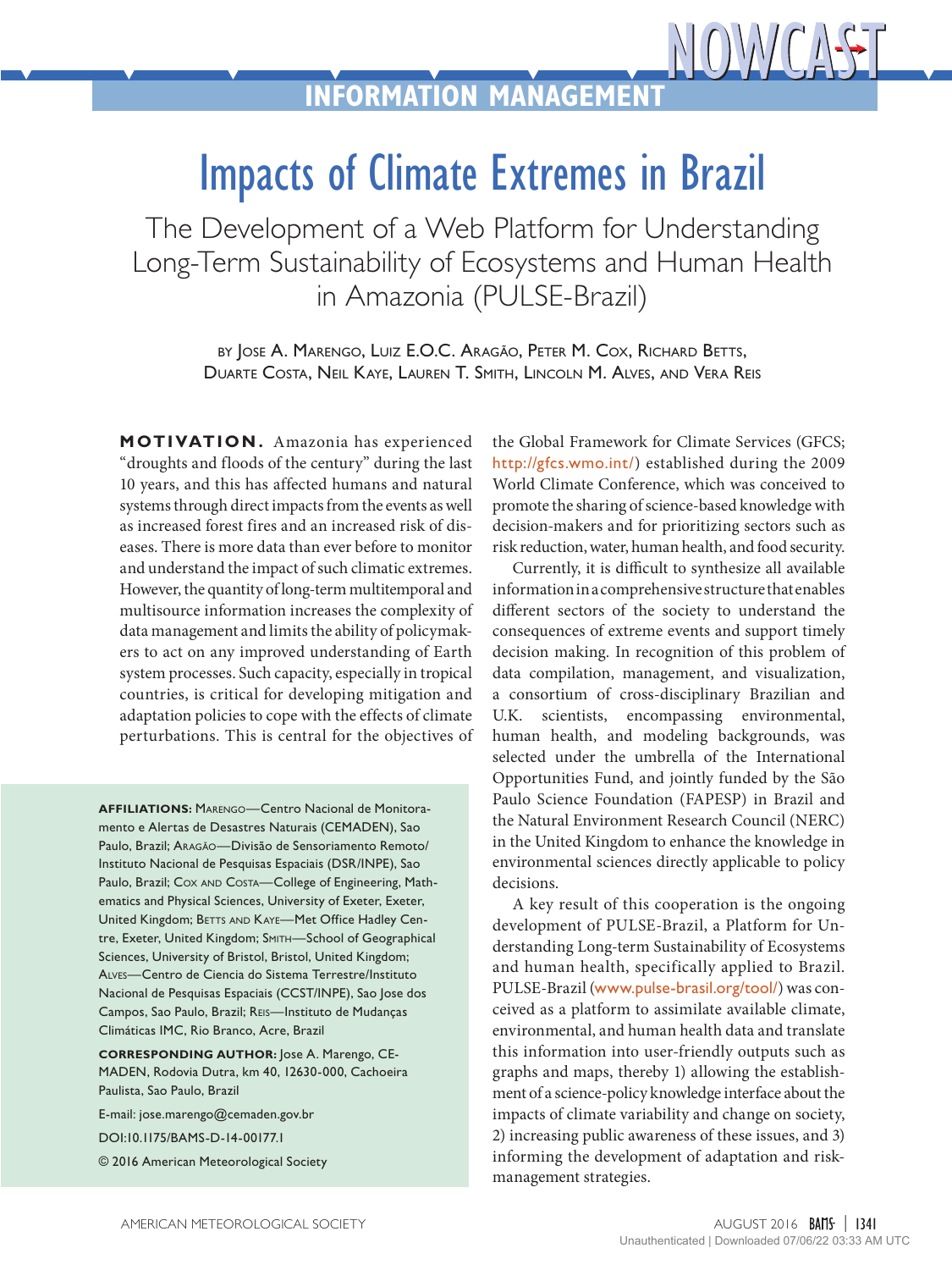This initiative is especially relevant for coping with the targets of the Brazilian National Plan for Climate Change (BNPCC; [www.mma.gov.br/clima/politica](http://www.mma.gov.br/clima/politica-nacional-sobre-mudanca-do-clima/plano-nacional-sobre-mudanca-do-clima) [-nacional-sobre-mudanca-do-clima/plano-nacional](http://www.mma.gov.br/clima/politica-nacional-sobre-mudanca-do-clima/plano-nacional-sobre-mudanca-do-clima) [-sobre-mudanca-do-clima](http://www.mma.gov.br/clima/politica-nacional-sobre-mudanca-do-clima/plano-nacional-sobre-mudanca-do-clima)), established in 2007 by the government. Elaborated upon by federal and state governments, academics, and civil society, this plan encompasses several aspects of climate change science and dissemination of information, including opportunities for mitigation; impacts, vulnerability, and adaptation; research and development; and education, training, and communication. BNPCC is aligned with the responsibilities assumed by Brazil within the United Nations Framework Convention on Climate Change (UNFCCC; <http://unfccc.int/2860.php>).

To meet the objectives of the PULSE-Brazil platform, three aspects of the development process require attention: 1) the interaction between scientists and policymakers for designing and producing PULSE-Brazil, 2) the characteristics of the platform itself, and 3) the applicability of the platform for analyzing the impacts of climate extremes on human and natural systems in Amazonia. This paper summarizes the strengths and weakness of the whole process, and provides insight for future initiatives.

## **DESIGN AND PRODUCTION OF PULSE-**

**BRAZIL.** Scientific research is virtually constrained by funding opportunities, which often are focused on disciplinary priorities. This in turn limits potential transdisciplinary collaboration. PULSE-Brazil started with a cross-disciplinary academic design and production model, aimed at supporting decisionmaking (Fig. 1a). A series of PULSE meetings between U.K. and Brazilian scientists was undertaken in 2012 to design the platform. The state of Acre, located in western Amazonia, was identified as a key pilot partner for PULSE-Brazil, in part because of its governmental interest in environment sustainability, and also because the state has suffered a number of damaging climatic extremes, such as droughts and floods, since 2005, increasing the need to prepare for and adapt to climate change. In 2013, at a meeting held at the Met Office (UK), an introduction to the implications of extreme climate events in Acre was presented by a team of PULSE scientists from the Oswaldo Cruz Foundation (FIOCRUZ) under the Brazilian Ministry of Health and the National Institute for Space Research (INPE) under the Brazilian Ministry of Science, Technology and Innovation. In response, current policy experiences were described



**Fig. 1. Conceptual models identified for designing and producing decision-support tools, based on the PULSE-Brazil experience. (a) Idealized model—proposed by scientists to research council and followed during the initial phase of the project. (b) Used model—jointly conceived by scientists and policy makers. (c) Proposed model—for future initiatives, aiming to enhance the coherence between science knowledge and policy needs and optimize funding input for long-term maintenance of proposed decision-making support tools.**

by a group of Acre officials that were present and active at the meeting. Two main sets of information were identified at this meeting as critical for policy decisions in Acre state: 1) the combined effects of climate and land-use changes on droughts, with consequences for the incidence of fires, floods, and human health, and 2) the direct impacts of recent hydrological extremes in Amazonia on human health. Moreover, this meeting interestingly revealed that tropical governments not only have a need for accessing long-term Intergovernmental Panel on Climate Change (IPCC; [www.ipcc.ch/](http://www.ipcc.ch/))-type projections, but also a growing demand for shorter-term information on climate extremes to assist their decision-making processes.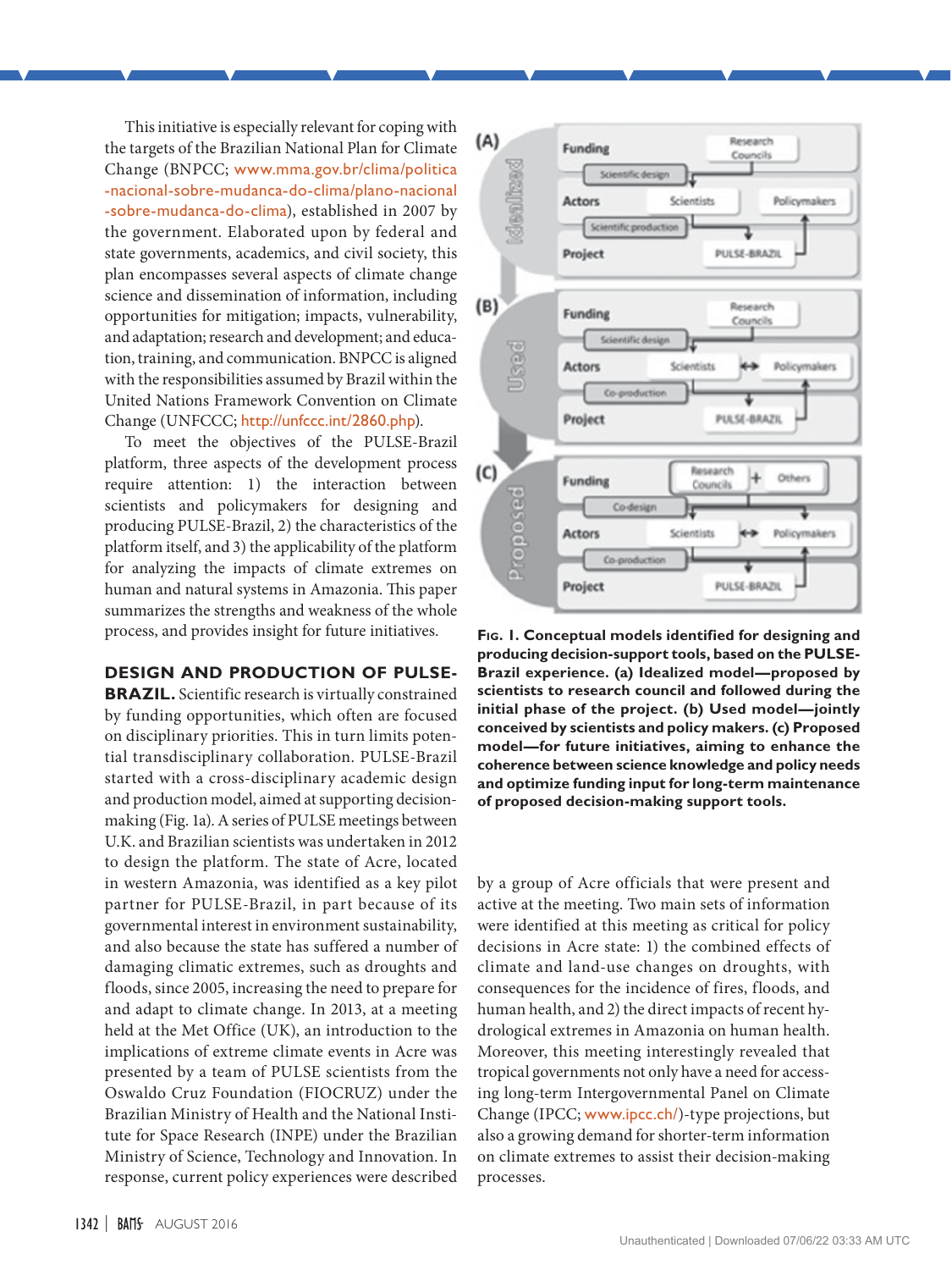

This valuable contribution by government officials required a change of the PULSE-Brazil model to a participatory concept, adopting a scheme where the design of the tool concept followed scientific standards, but its implementation allowed the interaction between stakeholders and scientists, in a coproduction fashion (Fig. 1b). Facing this new challenge, scientists and policymakers agreed to a pilot testing period for the PULSE-Brazil platform at the end of 2013, based on the communicated needs of Acre state officials.

**THE PULSE-BRAZIL PLATFORM.**  The PULSE-Brazil platform was designed as a web application tool developed using the latest opensource technologies to create a flexible visualization and analysis tool (Fig. 2). This platform has a number

**Fig. 2. Main visualization features of the PULSE-Brazil platform, including (a) the dataset menu, gridded past and projected climate, and human health data. Also shown are example graphic representations of (b) historical climate, (c) human health, (d) river levels for Acre state, and (e) CMIP5 climate projections.**

(B) Past Climate

(A) Spatially Explicit datasets

(D) River levels

of key components to power it: a) HTML5 has good browser cross-compatibility and the ability to make responsive websites for different types of devices, including mobile devices; b) GeoServer is an opensource server for sharing geospatial data. Designed for interoperability, GeoServer publishes data from any major spatial data source using open standards. For PULSE, it allows for the display and interrogation of more than 5,000 highly detailed municipalities and their associated data; c) Open Layers, which creates interactive maps, including polygon formats for displaying state and municipality boundaries as well as gridded data for representing climate models and observation data; and d) d3.js, which is an opensource JavaScript library for manipulating documents based on data, allows developers to create unlimited visualizations and graphs. PULSE-Brazil provides visualization of spatial and temporal information offering interactive querying and data downloads.

Importantly, these technologies are all freely available. Although no support is available from large geographic information systems (GIS) companies such as ESRI and Oracle, copious support is accessible online. Unlike many other platforms or GIS that allow climate data visualization and analysis but require expertise to operate, PULSE-Brazil was designed to be a ready-to-use visualization tool with intuitive query features, and available for access through the World Wide Web. The data are prerendered, accelerating visualization, and a client-side design uses the power of a user's computer for processing and creating interactive graphing. The clientside design makes the system scalable for hundreds of concurrent users.

(C) Mealth

(Dengue)

Based on the latest scientific information and clear demands from policymakers, the PULSE-Brazil tool was initially populated with: a) climate observations up to 2012 from the Climatic Research Unit (CRU; [www.cru.uea.ac.uk/](http://www.cru.uea.ac.uk/)data), Uni-

versity of East Anglia, at a 1°×1° spatial resolution; b) climate projections from the CMIP5 archive, located at <http://cmip-pcmdi.llnl.gov/cmip5/> (and as used in the IPCC 5th Assessment), where the PULSE-Brazil Platform displays decadal-mean maps showing changes in temperature, precipitation, and runoff relative to 1961–90 values; c) river-level observational datasets for the Brazilian state of Acre covering the

(E) Future Climat

(IPCC ARS Models)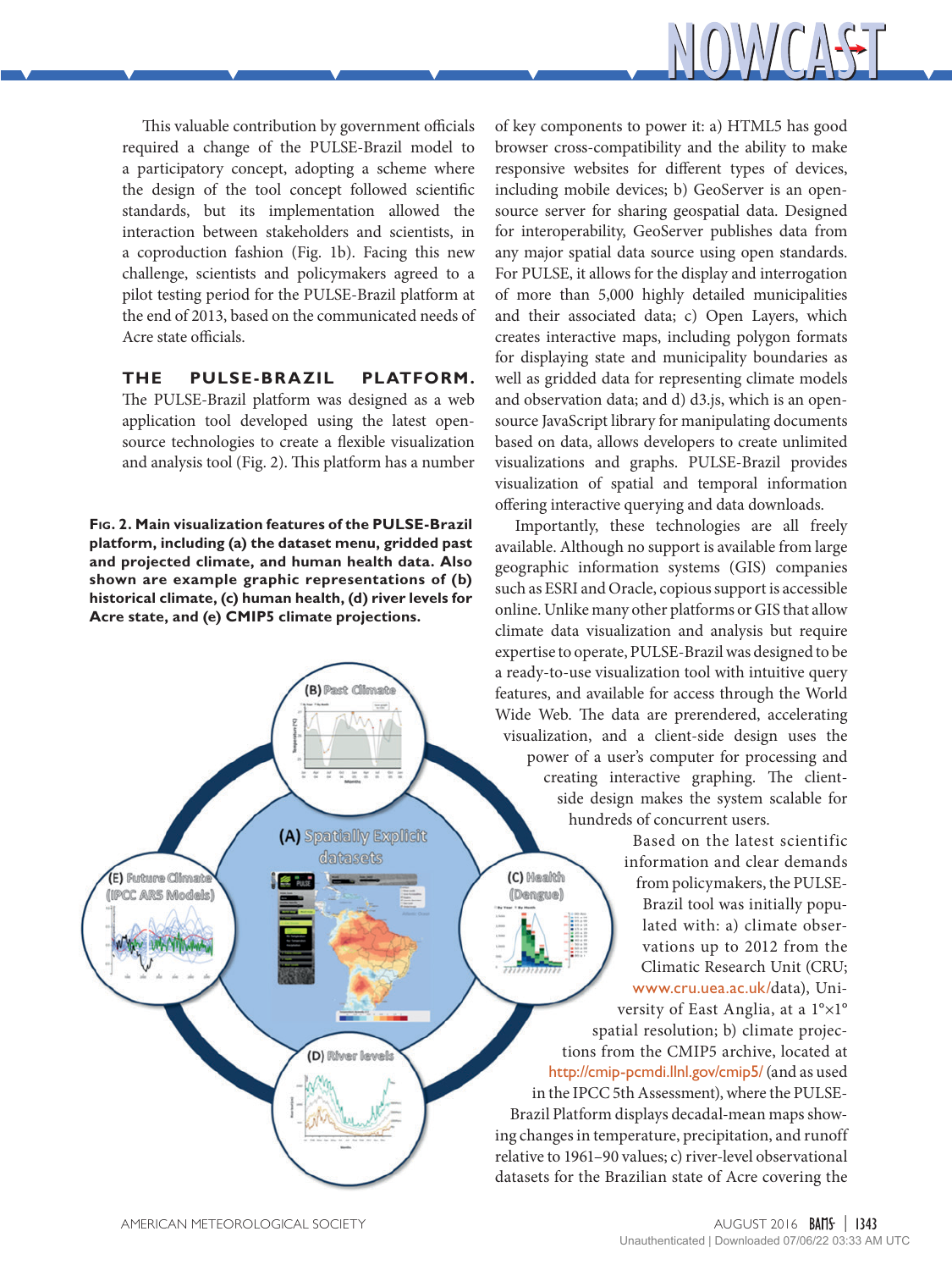

**Fig. 3. Climate and health patterns for September 2010 in Acre state southwest Amazon, defined by the red box (a). Panels (b) and (c) show spatially explicit temperature (°C) and rainfall (precipitation, mm) anomalies, respectively. Panels (d), (e), and (f) present the recorded cases (in numbers of cases per 10,000 inhabitants) for malaria, dengue fever, and diarrhea, respectively. Polygons represent the municipalities of Acre state. Panels (g) and (h) show time series of historical temperature and rainfall anomalies during September, respectively. Note the extreme anomalies in 2010.**

past 40 years; and d) human health data from the Brazilian Unified Health System (SUS; [www2.datasus](http://www2.datasus.gov.br/DATASUS/index.php) [.gov.br/DATASUS/index.php](http://www2.datasus.gov.br/DATASUS/index.php)) for regional hospitalization data for key climate- and environmentally sensitive diseases: malaria, dengue fever, diarrhea, leptospirosis, and respiratory diseases.

**VISUALIZING CLIMATE IMPACTS USING PULSE-BRAZIL.** The Amazonian state of Acre suffered two droughts (2005 and 2010) leading to water shortages, forest fires, and a proliferation of diseases. Using the visualization capacity of the PULSE-Brazil tool, we tested whether the impacts of the 2010 drought in Acre state could be clearly identified.

Exploring the gridded climate data, the occurrence of positive temperature anomalies up to 2 degrees in the southeast flank of the state during September 2010 is clear (Fig. 3b). The high temperatures occurred in parallel to negative rainfall anomalies across the state (Fig. 3c). Shifting through the data menu, the PULSE-Brazil user is able to conclude that this coincided with the occurrence of malaria reaching more than 100 cases per 10,000 inhabitants in the northwest portion of Acre (Fig. 3d). In Brazil, studies show that more than 90% of malaria cases are in Amazonia. Dengue fever, conversely, is more concentrated in the municipality of Rio Branco with 20 to 50 cases per 10,000 inhabitants (Fig. 3e). It is well established that temperature affects the dengue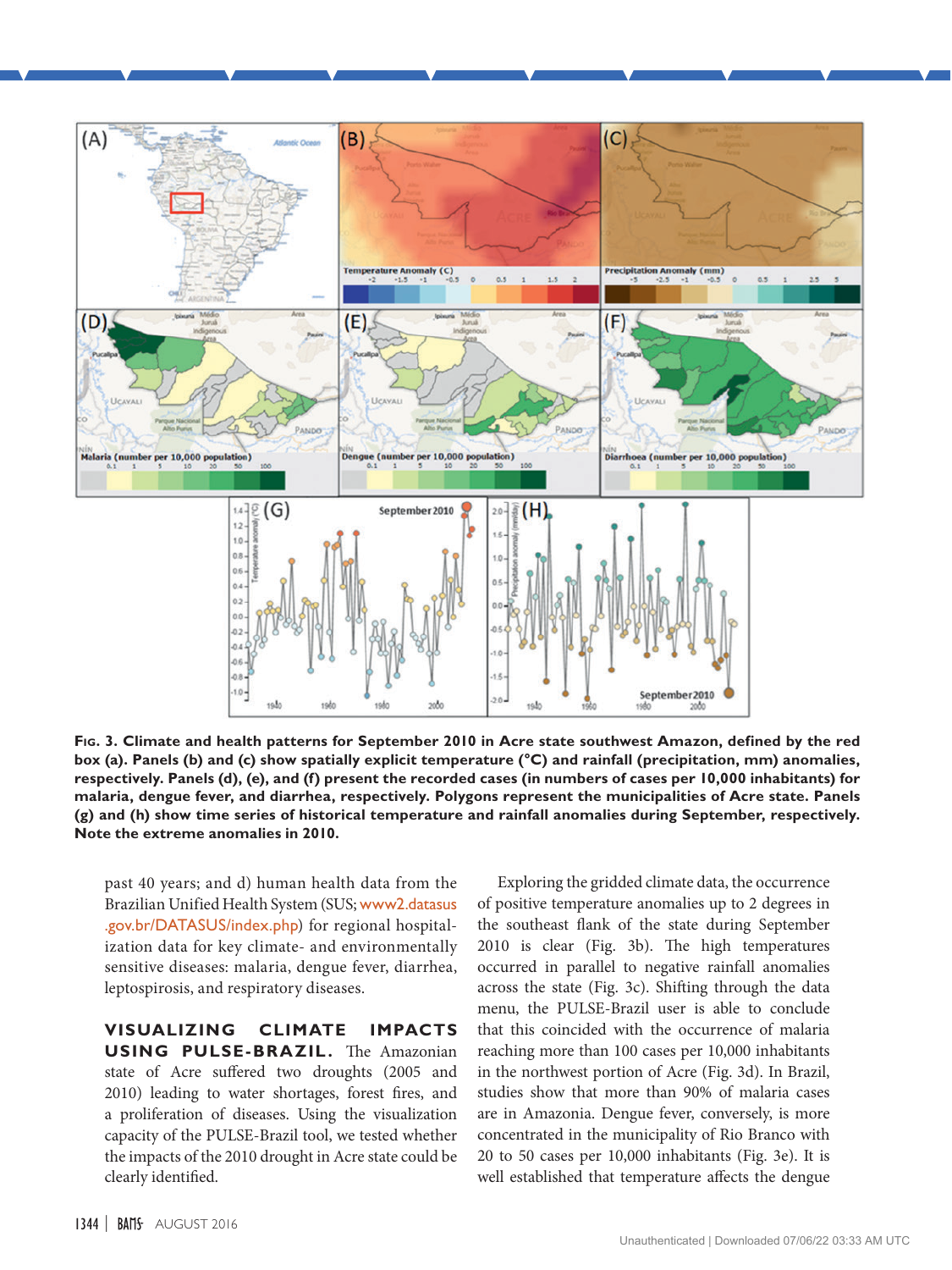

viruses and vector populations. Rainfall is the main variable that influences habitat availability for the dengue mosquito, *Aedes aegypti.* Diarrhea seems to be widely spread across the state, even during the dry season (Fig. 3f).

Finally, flipping through the menu and clicking over Acre state, users can create a graphical summary of historical temperature and rainfall anomalies for the month of September (Figs. 3g and 3h, respectively). This can be done for any historical or projected dataset included in the PULSE-Brazil platform.

## **STRENGTHS AND WEAKNESSES.**

The information disseminated through the PULSE-Brazil web portal provides valuable monthly-todecadal-scale climate, ecosystem, and human health information for scientists and society. A strong feature of this platform is its capacity to display a wide range of spatially explicit regional datasets from multiple sources in a single environment. This characteristic of the tool, we believe, makes it especially useful in the context of the GFCS, the BNPCC, and its contributions to the UNFCCC.

PULSE-Brazil is not yet a complete data-rich tool for all Brazilian regions. However, the platform can provide a set of municipality-, state-, and national-level information without having to contact each individual data provider. This is particularly important for health data, as any data produced by Brazilian government institutions must become publicly available following the 2011 Information Access Law (Law 12.527/2011). The dialogue between scientists and policymakers is essential for the coproduction of platforms such as PULSE-Brazil. Examples of specific user-driven contributions are the introduction of river-level information for Acre state (Fig. 2d) and the fire risk dataset that will be incorporated in the near future.

The PULSE-Brazil database structure is concentrated in a single institute, the UK Met Office. Therefore, a key challenge for the longevity of this initiative is to decentralize the platform by identifying host institutes with necessary resources for maintaining and upgrading the system. A potential strategy for future developments is to shift the whole model of this type of initiative toward a codesign and coproduction process (Fig. 1c), with well-established commitments from end users.

**PERSPECTIVES.** The result of PULSE-Brazil is a web application that effectively visualizes many different modeling and observed datasets, in gridded and graphic formats, promoting a broader understanding of the impacts of climate on human health and ecosystems, supporting policymaking decisions to lessen these impacts. A close interaction between scientists and policymakers in the Brazilian state of Acre has resulted in the coproduction of a platform with customized features, without affecting the broad, national-level scope of the tool.

The PULSE-Brazil team is now expanding the health data beyond Acre state to cover all 5,570 municipalities in Brazil; including active fire data from MODIS (collection 5 Global Monthly Fire Location Product, MCD14ML; [https://earthdata.nasa.gov](https://earthdata.nasa.gov/earth-observation-data/near-real-time/firms) [/earth-observation-data/near-real-time/firms](https://earthdata.nasa.gov/earth-observation-data/near-real-time/firms)); and updating the system with regional climate model outputs. Additionally, PULSE-Brazil is being applied in the littoral city of Santos, in the State of Sao Paulo, where we are investigating coastal vulnerability to sea level rise, extremes, and also the impacts of climate variability and change on human health in this city, particularly the spread and projected impacts of dengue fever. Ultimately, PULSE-Brazil scientists will continue to seek strong institutional partnerships with a view to expanding this initiative to other tropical nations.

**ACKNOWLEDGMENTS.** This work was funded by the joint FAPESP 2011/51843-2 and NERC NE/J016276/1 International Opportunities Fund. PULSE-Brazil development is also funded by the FAPESP grant (2012/51876-0) under the Belmont Forum Cooperation Agreement. Marengo and Aragão thank the Conselho Nacional de Desenvolvimento Científico e Tecnológico (CNPq) for their Research Productivity Fellowship.

## **FOR FURTHER READING**

- Aragão, L. E. O. C., Y. Malhi, R. M. Roman-Cuesta, S. Saatchi, L. O. Anderson, and Y. E. Shimabukuro, 2007: Spatial patterns and fire response of recent Amazonian droughts. *Geophys. Res. Lett.,* **34,** L07701, [doi:10.1029/2006GL028946](http://dx.doi.org/10.1029/2006GL028946).
- —, B. Poulter, J. B. Barlow, L. O. Anderson, Y. Malhi, S. Saatchi, O. L. Phillips, and E. Gloor, 2014: Environmental change and the carbon balance of Amazonian forests. *Biol. Rev. Camb. Philos. Soc.,* **89,** 913–931, [doi:10.1111/brv.12088.](http://dx.doi.org/10.1111/brv.12088)
- Hales, S., N. De Wet, J. Maindonald, and A. Woodward, 2002: Potential effect of population and climate